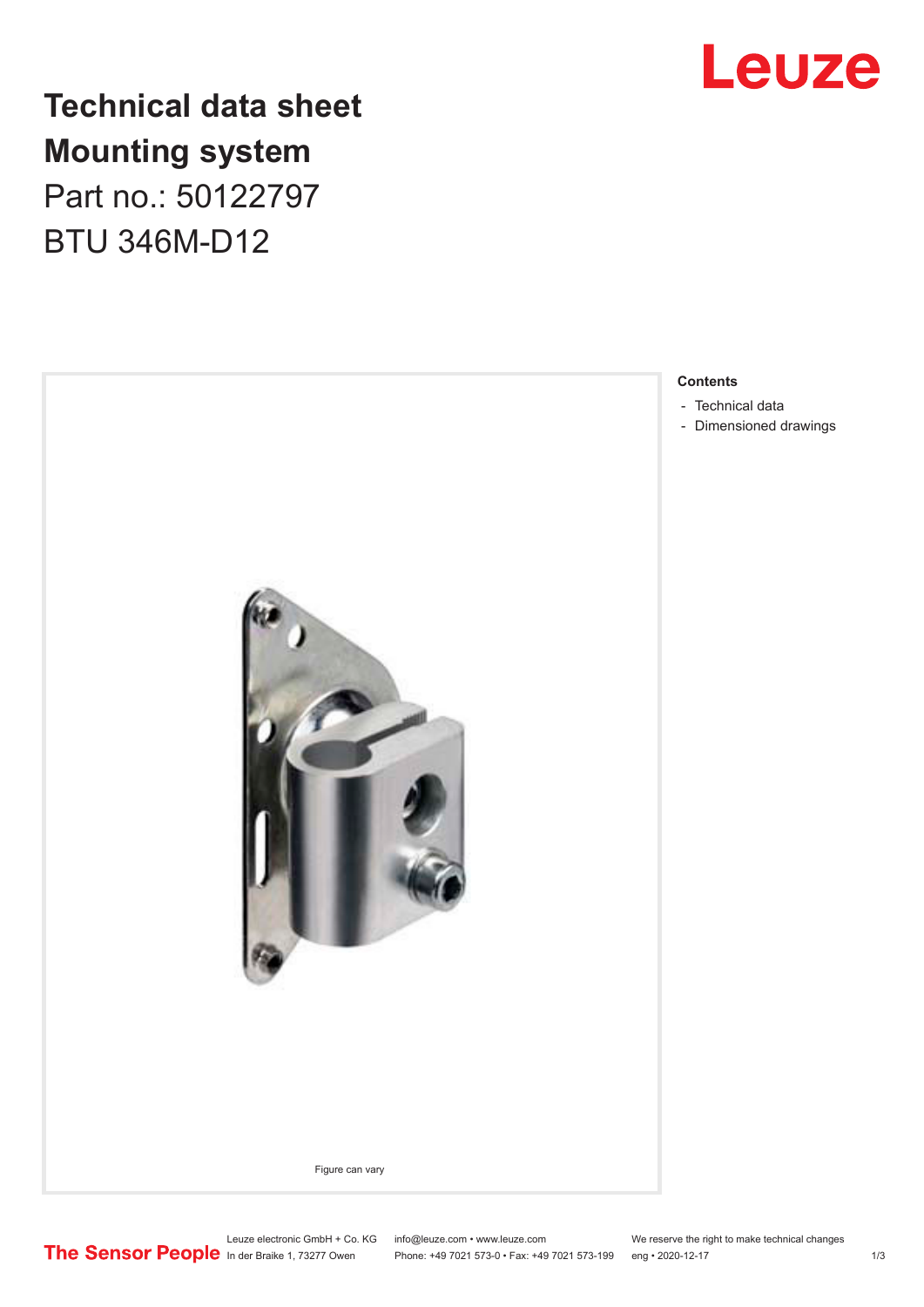## <span id="page-1-0"></span>**Technical data**

# Leuze

#### **Basic data**

| <b>Contains</b> | $2x M4 x 25$ screw     |
|-----------------|------------------------|
|                 | 2x position washers    |
| Suitable for    | 25B series sensors     |
|                 | 3B series sensors      |
|                 | 46B series sensors     |
|                 | 46C series sensors     |
|                 | Reflector (M)TKS 30x50 |
|                 | Reflector (M)TKS 40x60 |
|                 | Reflector TKS 50x50    |
|                 | TKS 20x40 reflector    |
| Mechanical data |                        |

#### **Classification**

| <b>Customs tariff number</b> | 83024900 |
|------------------------------|----------|
| eCl@ss 5.1.4                 | 27279202 |
| eCl@ss 8.0                   | 27279202 |
| eCl@ss 9.0                   | 27273701 |
| eCl@ss 10.0                  | 27273701 |
| eCl@ss 11.0                  | 27273701 |
| <b>ETIM 5.0</b>              | EC002498 |
| <b>ETIM 6.0</b>              | EC003015 |
| <b>ETIM 7.0</b>              | EC003015 |

#### **Mechanical data**

| Standard designation, metal mounting<br>device | Aluminum             |
|------------------------------------------------|----------------------|
|                                                | Steel, galvanized    |
| Design of mounting device                      | Mounting system      |
| Type of fastening, at system                   | For 12 mm rod        |
|                                                | Sheet-metal mounting |
| Type of fastening, at device                   | Screw type           |
| Type of mounting device                        | Adjustable           |
|                                                | Clampable            |
|                                                | Turning, 360°        |
| <b>Mounting device material</b>                | Metal                |